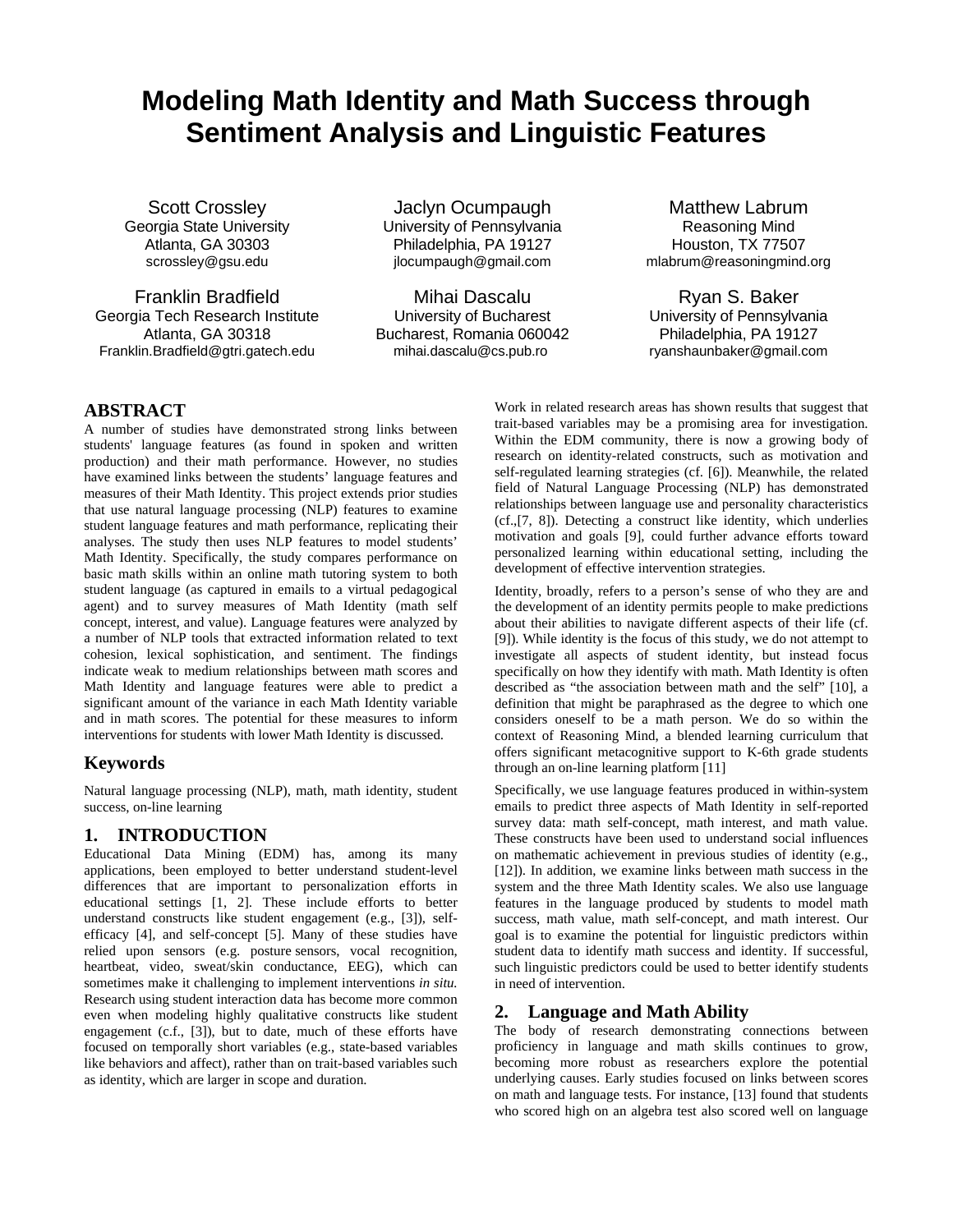tests. Using a more difficult algebra test produced a stronger relationship between algebraic notation and language ability. Similarly, [14] reported links between language and math skills, but also found that language skills differed in their degree of relation with math knowledge. For example, general verbal ability was indirectly related with symbolic number skills while phonological skills were directly related to arithmetic knowledge.

Other research has focused on more indirect links between math and language skills, such as reading ability. For example, Hernandez [15] found significant positive correlations between reading and math scores in standardized tests. Based on these findings, Hernandez recommended that reading skills and reading strategies should be factored into math instructions to increase math ability, especially for poor readers. In another study, LeFevre et al. [16] reported that language ability was positively related to number naming, but that non-language abilities such as quantitative skills and spatial attention were stronger predictors of math ability than language abilities.

A number of recent studies have begun to examine links between the language features found in students' language production and their success in math learning using NLP tools. For instance, Crossley et al. [17] examined linguistic and non-linguistic features of elementary student discourse while students were engaged in collaborative problem solving within an on-line math tutoring system. NLP tools that reported on affect, text cohesion, and lexical sophistication were used to extract linguistic information from transcribed student speech. These language features along with a variety of non-linguistic features such as gender, age, grade, and school were used to predict pre- and post-test math scores. The results showed that language features related to cohesion, affect, and lexical proficiency explained around 30% of the variance in students' math scores, while the selected nonlanguage features were not significant predictors. A second study by Crossley and colleagues examined students' forum posts in an online tutoring system. Using these posts, Crossley et al. [18] investigated relationships between math success, click-stream data within the system, and language features reported by NLP tools for students in a university level blended math class (i.e., a class with both on-line and traditional face to face instruction). The study found that math success was best predicted by a nonlanguage feature (days on the system) and language features related to affect (egotism), syntactic complexity and text cohesion. Specifically, more complex syntactic structures and fewer explicit cohesion devices equated to higher course performance. The linguistic model also indicated that less self-centered students and students using words related to tool use were more successful. In addition, the results indicated that students that are more active in on-line discussion forums are more likely to be successful. In a final study, Crossley and Kostyuk [19] examined links between the language features of young students' language production (grades  $2<sup>nd</sup>$  through  $5<sup>th</sup>$ ) while e-mailing a virtual pedagogical agent in an online math tutoring system, and success within that system. Using NLP tools that reported language features related to affect, lexical sophistication, and text cohesion, Crossley and Kostyuk found that students who expressed more certainty in their writing and followed standardized language patterns scored higher in math assessments. In addition, students from higher grades who met more objectives, received more messages from teachers, and sent fewer messages to the agent, performed better on math problems.

Overall, these studies demonstrate that features from students' language productions can be used to predict math success (i.e., performance) in a variety of domains and across a number of ages and proficiency levels. In general, older students who produce more complex language, which is more positive and less selfcentered, tend to have stronger math skills. For younger students, adherence to expected language patterns relates to higher math performance. However, to our knowledge, no research has attempted to extend this approach to predicting larger student identity features that are trait-based such as Math Identity.

## **3. Math Identity**

Math Identity, or the degree to which one considers oneself a "math person," has become an area of interest among social scientists hoping to better understand what drives students to enter Science, Technology, Engineering, and Math (STEM) fields (cf. [20]). However, broader issues of self-definition (identity) are not new to educational research, especially when considering longterm development. For example, Bandura's research [21] on selfefficacy discusses the role of self-attributional processes (including a wide range of self-definitions studied by Bem, [22] many of which are directly related to educational identities. In this research, a student's cognitive appraisal (self-evaluation of ability) is thought to be susceptible to a form of confirmation bias where the student ignores demonstrable achievements and improvements when they contrast with a previously established self-definition [21]. Bandura's observations on the role of selfdefinitions in the development of self-efficacy are highly compatible with other research paradigms, which describe identity as an anchor that people use to understand their own interests and abilities [23]. This may explain Bandura's findings that students who show improvement that is contrary to self-appraisals often attribute their performance to environmental factors rather than to their own persistence [21].

Constructs considered to be a core part of one's identity are long thought to start developing in adolescence ([24]. There is some support that Math Identity should be included in this timeframe with research suggesting that it develops early in life. For instance, [25] showed that students who start in a non-STEM degree program rarely transfer into a STEM program (despite the high frequency of major changes more generally). Similarly, within the EDM community, student engagement indicators in middle school online mathematics tutors have been shown to correlate with college enrollment more generally [26], and with STEM-major enrollment more specifically [27]. Math Identity is most often studied through ethnographic studies (e.g., [28]), implicit association tests (e.g., [29, 10]), and surveys (e.g., [30, 31]).

In this study, we operationalize Math Identity as math selfconcept, math interest, and math value. We defined these constructs using self-report scales adapted from Ryan & Ryan [12], who examined how these constructs performed during conditions likely to trigger stereotype threat effects. While these are well-established constructs in research on the effects of social evaluations of mathematics, they are not unique to research on identity. In addition to their appearance in Bandura's work, they appear in Eccles' [32] expectancy value theory, where selfefficacy (among a variety of other factors) is hypothesized to influence both intrinsic value (interest) and utility value (the usefulness of the task). We discuss each of these briefly below.

#### *3.1.1 Math Self-Concept*

Research in self-concept overlaps considerably with two related constructs—identity and self-efficacy—because all three are related to the mental schema a person uses when calculating their ability to negotiate different challenges in their lives. In general,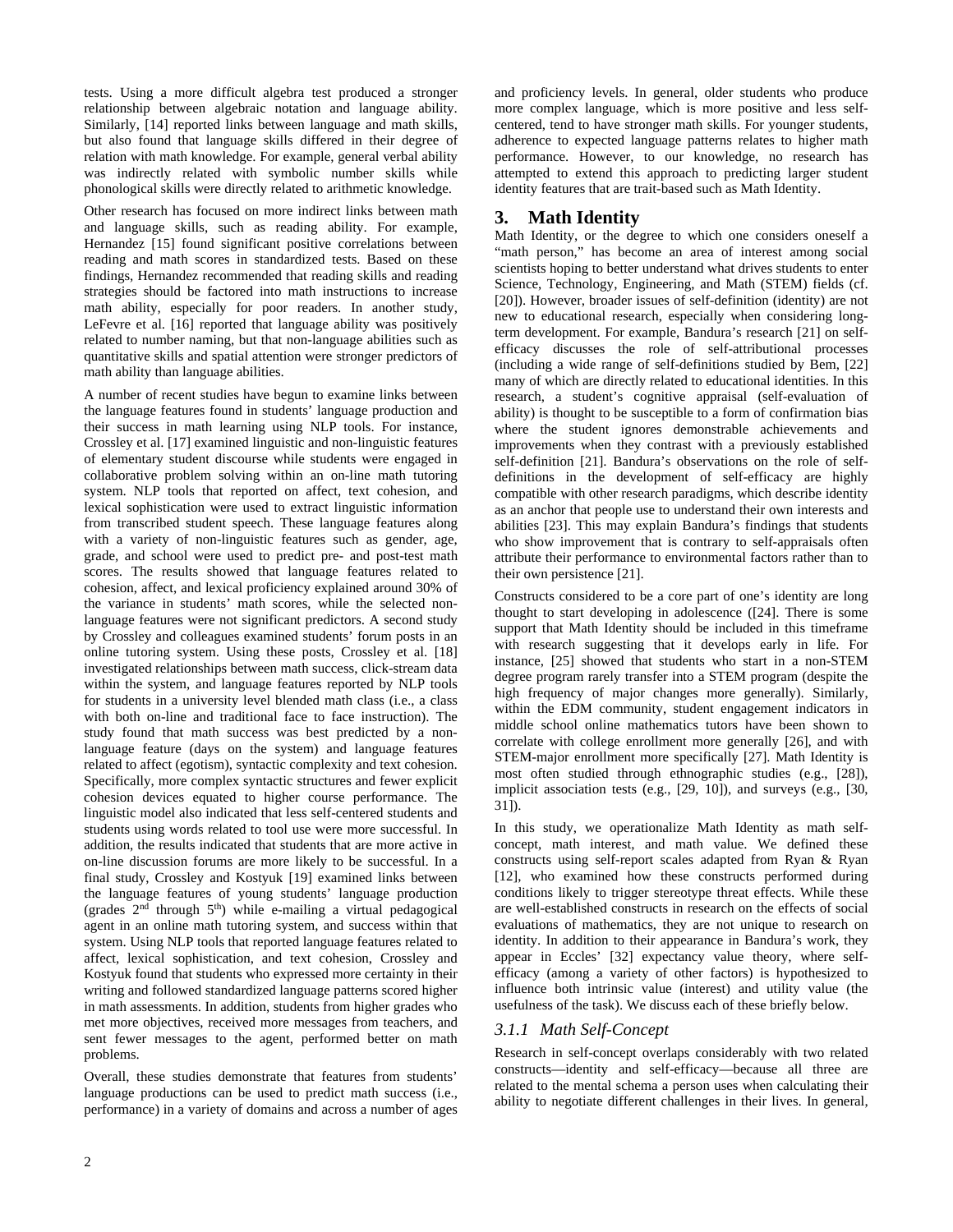social-psychologists are more likely to refer to the concept of identity when discussing issues related to social processes, while they are more likely to use the term self-concept when discussing internal mental processes ([9]).

In education research, self-concept and self-efficacy are often used to discuss domain-specific evaluations (e.g., self-concept in mathematics), and they are sometimes used synonymously. However, there are education researchers who draw a distinction between these two constructs, limiting the term self-efficacy to self-evaluations of specific tasks, often specifying that it must be measured directly after the task has been completed [33, 34]. For example, they might use a Likert scale administered after each math problem to measure self-efficacy by asking a student to indicate his/her confidence that each problem had been completed correctly.

In this research tradition, self-concept is a broader measure of ability within the domain, where its meaning more closely approaches its use among social-psychologists, who tend to define it as a theory of self (e.g., [35]) which often operates below the level of consciousness, guiding people's interpretations and expectations of external events (cf. [9]). For example, in a situation where a student failed a task in a domain for which they have high self-concept, they might be more willing to retry than someone with low self-concept. Alternatively, they might interpret the task as flawed since their performance did not match the expectations created by their self-concept.

Like researchers who study educational outcomes, social psychologists tend to believe that people develop self-concept from experience, so that those with more shallow or limited experiences are likely to be more susceptible to changes in selfconcept [35]. For example, academic self-concept tends to be positively correlated with achievement indices, [36], but there appears to be some reciprocity in this relationship. High selfconcept can make students more likely to persist through difficult mathematics instruction, leading to improved academic outcomes. However, repeated failure could theoretically lower self-concept, particularly if a student did not have other mastery experiences in mathematics to serve as a sort of buffer.

#### *3.1.2 Interest in Mathematics*

Motivational research defines interest as the propensity to engage with a particular subject over time through both affective and cognitive components [37]. Studies on the relationship of interest to other constructs such as self-concept have repeatedly found that self-concept drives intrinsic interest in a given subject [38, 39], with theorists suggesting that as self-efficacy increases, it becomes safe for the ego to become invested in a particular topic [40].

Researchers have identified a number of simple strategies that appear to increase interest in the classroom, such as creating more challenging tasks for students or adding variety to the ways in which a student is asked to perform a task. However, others caution that some of these strategies may only improve situational interest (e.g., [37]), suggesting that intrinsic interest (which they refer to as individual interest) is almost always self-driven, possibly because it seems to be fed by increased self-efficacy. Others researchers have found that interest is highly susceptible to contextual effects that vary from student to student (cf. [39]). Researchers in Career Theory (e.g., [41]) have found that interest, like self-efficacy, is directly responsive to performance success and failure.

Interest is an important complement to self-concept when defining Math Identity, since its development is known to improve selfregulatory strategies [37]. Students with a stronger sense of interest in a subject are more likely to persist when confronted with frustrating challenges [42, 37; 43], so that strengthening skills in mathematics is a self-feeding cycle. Eccles' [32] discussion of identity development mentions this cycle and state that enjoyable or pleasant experiences with a subject are likely necessary to develop the persistence needed to become an expert in that subject.

#### *3.1.3 Value of Mathematics*

Math value is the degree to which a student thinks that math is or will be useful to their life. Like self-concept and interest, value (utility) has been linked to motivation in a number of different research traditions. Among social psychologists, research has shown that value is influenced by self-concept, and, in turn, that value positively influences the kind of goal-setting practices that lead to increased effort [44]. However, research also finds that (perhaps more than self-concept or interest), parents can have a substantial effect on math value [44, 45], which suggests the construct could also be more susceptible to other social pressures or interventions. Cumulatively, these findings suggest that value is often the last component of Math Identity to develop unless external influences (e.g., parents) are involved.

#### **4. Current Study**

A number of studies have demonstrated strong links between students' linguistic knowledge and affect (as found in language production), and their success in math. However, to our knowledge, no studies have examined the links between the linguistic features in student language production and variables related to Math Identity. In the current study, we attempt to replicate previous studies that have investigated how linguistic features and affective aspects of students' language production can predict success. More importantly, we also derive models of math identify based on student survey responses related to math value, interest, and self-concept. To derive our language features of interest, we analyzed the language produced by students sending email messages to a virtual pedagogical agent within an online math tutoring system. We analyzed the language using a number of NLP tools in order to extract language information related to text cohesion, lexical sophistication, and sentiment. While our primary interest is in using NLP features to predict variables related to math value, interest, and self-concept, we are also interested in studying the links between NLP features and accuracy scores on beginning level math problems within the online tutoring system. Thus, in this study, we address two research questions:

- 1. Are linguistic features significant predictors of self-reported student traits related to math value, interest, and selfconcept?
- 2. Are linguistic factors significant predictors of math performance in an on-line tutoring environment?

#### **5. METHOD**

#### **5.1 Reasoning Mind**

We collected data from Reasoning Mind's *Foundations* product, which is a blended learning mathematics program used in grades 2-5. *Foundations* students learn math in an engaging, animated world at their own pace, while teachers use the system's real-time data to provide one-on-one and small-group interventions [46]. The algorithms and pedagogical logic underlying *Foundations*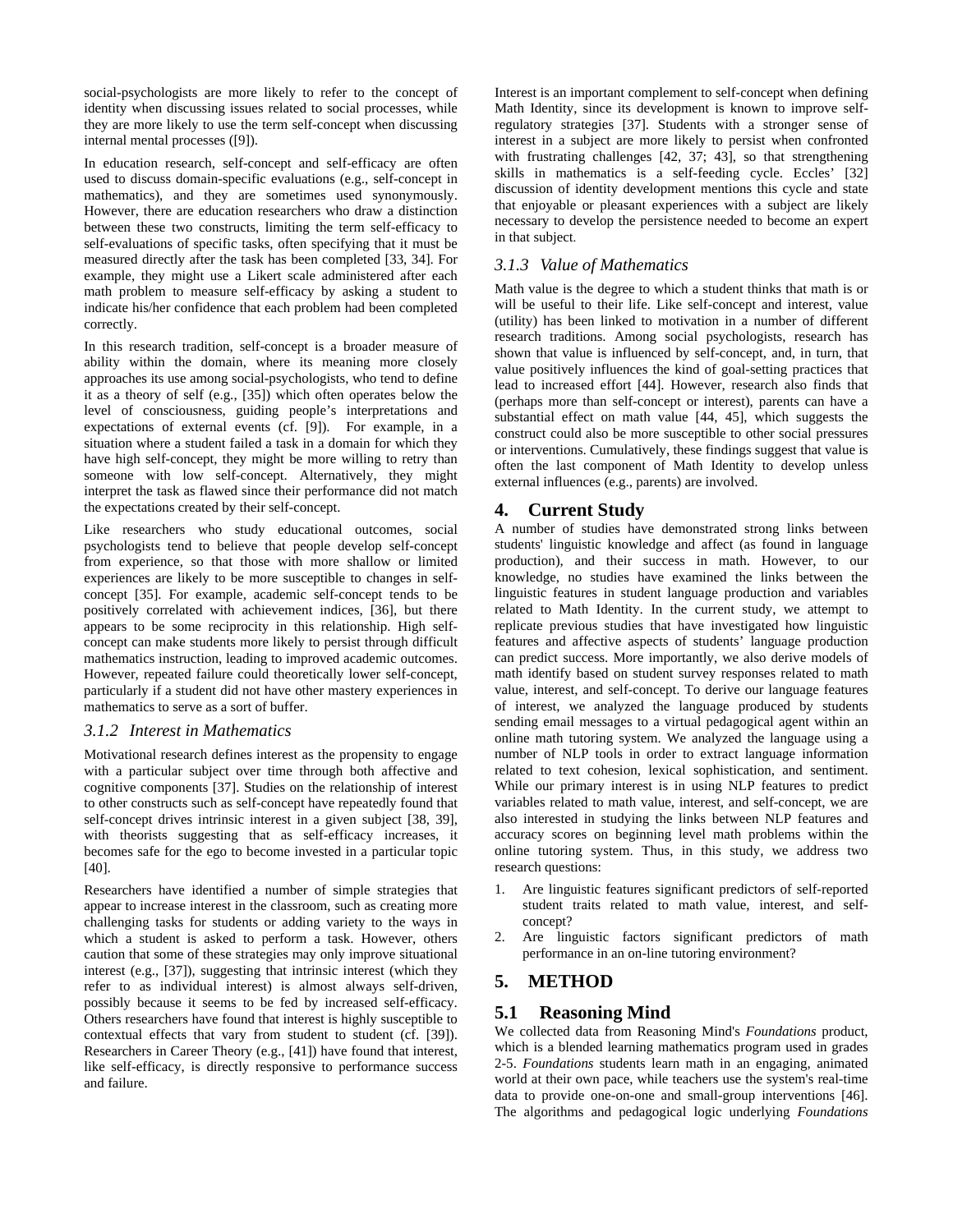(previously called *Genie 2*) are described in detail by Khachatryan et al. [11].

The main study mode in *Foundations*, *Guided Study*, consists of a sequenced curriculum divided into objectives, each of which introduces a new topic (e.g., the distributive property) using interactive explanations, presents problems of increasing difficulty on the topic, and reviews previously studied topics. Within *Guided Study*, every student completes problems addressing the basic knowledge and skills required in the objective. These basic problems (known as A Level problems) typically require only a single step to solve and are the lowest of three possible difficulty levels. Students who do well on A Level problems may also proceed to problems of higher difficulty that require two or three steps to solve (B Level and C Level problems) within the objective. They may also access the higherlevel problems in an independent study mode called *Wall of Mastery*. Other modes in *Foundations* allow students to play math games against classmates, tackle challenging problems and puzzles, and use points earned by solving math problems to buy virtual prizes.

*Foundations* uses animated characters to provide a backstory to the mathematics being learned and to deliver emotional support. The main character is the Genie, a pedagogical agent who encourages students throughout their work in the system. Students are also able to send emails to the Genie. These messages are answered in character by part-time Reasoning Mind employees who reference an extensive biography of the Genie and project a consistent, warm, and encouraging persona, model a positive attitude toward learning, and emphasize the importance of practice and challenging work for success. The Genie email system is a popular component of the system, having received 129,879 messages from 38,940 different students in the 2016-17 academic year.

## **5.2 Participants**

The students sampled in this study came from a large sample of *Foundations* students in the 2016-17 academic year, who had written messages for the Genie in the email system. The dates sampled were from August 1, 2016 to June 17, 2017. There were a total of 34,602 such students. The students were from 462 different schools located in 99 different districts, most of which were located in Texas. This analysis samples students in 4<sup>th</sup>-5<sup>th</sup> grades because their writing skills are developed enough to be captured by NLP tools. We also included only those students that had completed the post-test survey (discussed in the next subsection) and those students that had attempted A Level problems. This subset of the data consisted of 970 students.

## **5.3 Survey Data**

The measures used in the present study consisted of three 4-point scales adapted from [47] and administered at the start/end of the 2016/2017 school year. The first was *mathematics self-concept*, which comprised five items that captured the degree to which the student see themselves as a "math person" (e.g., "I have always been good at math"). The second was *interest in mathematics*, which consisted of three items that capture intrinsic curiosity or enjoyment of mathematics (e.g., "How much do you like math?"). The last scale measured *value of mathematics* and consisted of five items that captured the degree to which students find math to be useful (e.g., "How important is it to you to get good grades in math class?"). The Cronbach  $\alpha$  of these scales were 0.72, 0.69, and 0.72, respectively.

## **5.4 Final Corpus**

Our language sample for this analysis consisted of messages sent from the students to the Genie. Because many messages contained few words, we aggregated all e-mails sent by each student to create a representation of an individual student's linguistic activity.

We then implemented data cleaning procedures to reduce the amount of noise in the data. First, all the data was cleaned of non-ASCII characters that could interfere with the NLP tools. Second, all texts were automatically spell-checked and corrected using an open-source Python spelling correction library, in addition to several Python text-cleaning scripts that we developed. Furthermore, several measures were taken to clean the texts, including removing random, non-math symbols such as "#", "@", and "&", as well as omitting repeating words, excessively long words, words with repeating characters, such as "wooorrrddd", and mixed-type words, such as "\$word\$", (with the exceptions of currencies, percentages, timestamps, and ordinals). Next, all nondictionary, invalid words were removed from the data. This was accomplished by first checking each word against synsets in WordNet, and if a match could not be found, then checking if it consisted of all consonants (always invalid), or if any pair of characters (digraph) in the word were invalid in the English language. Words that met either two of these conditions were removed. Lastly, all texts were cleaned of repeating, nonoverlapping groups of words, such as "this word this word this word". Only word groups of lengths two, three, and four were removed by this approach.

Finally, we removed data from students who had produced fewer than 150 words in writing to the Genie (calculated after cleaning). This cut-off ensures that students produced a large enough language sample to provide a clear representation of their linguistic ability including bag-of-word assumptions for Latent Dirichlet Allocation (LDA) analyses. This left us with data from 351 students for analyses.

## **5.5 Natural Language Processing Tools**

We used several NLP tools to assess the linguistic features in the aggregated posts of sufficient length. These included the Tool for the Automatic Analysis of Lexical Sophistication (TAALES) [48], the Tool for the Automatic Analysis of Cohesion (TAACO) [49], the Tool for the Automatic Analysis of Syntactic Sophistication and Complexity (TAASSC) [50], and the SEntiment ANalysis and Cognition Engine (SEANCE) [51]. In addition, we developed specific indices related to topics commonly discussed with the Genie e-mail system using Latent Dirichlet Allocation (LDA). Thus, the selected NLP features consisted of language variables related to lexical sophistication, text cohesion, syntactic complexity sentiment analysis, and topic similarity respectively. The features are discussed in greater detail below.

## *5.5.1 TAALES*

TAALES reports on a number of indices related to basic lexical information (e.g., the number of tokens, and types), lexical frequency, lexical range, lexical registers, word information features (e.g., concreteness, meaningfulness, polysemy [the number of senses a word has]), and psycholinguistic variables. For instance, the tool uses the Kucera-Francis corpus to compute the number of registers (e.g., humor academic, or fiction registers) that words occur in (a measure of register specificity). The tool also reports on a number of phonological, orthographic, and phonographic neighborhood effects that calculate how many near neighbors based on sound or spelling that a word has. TAALES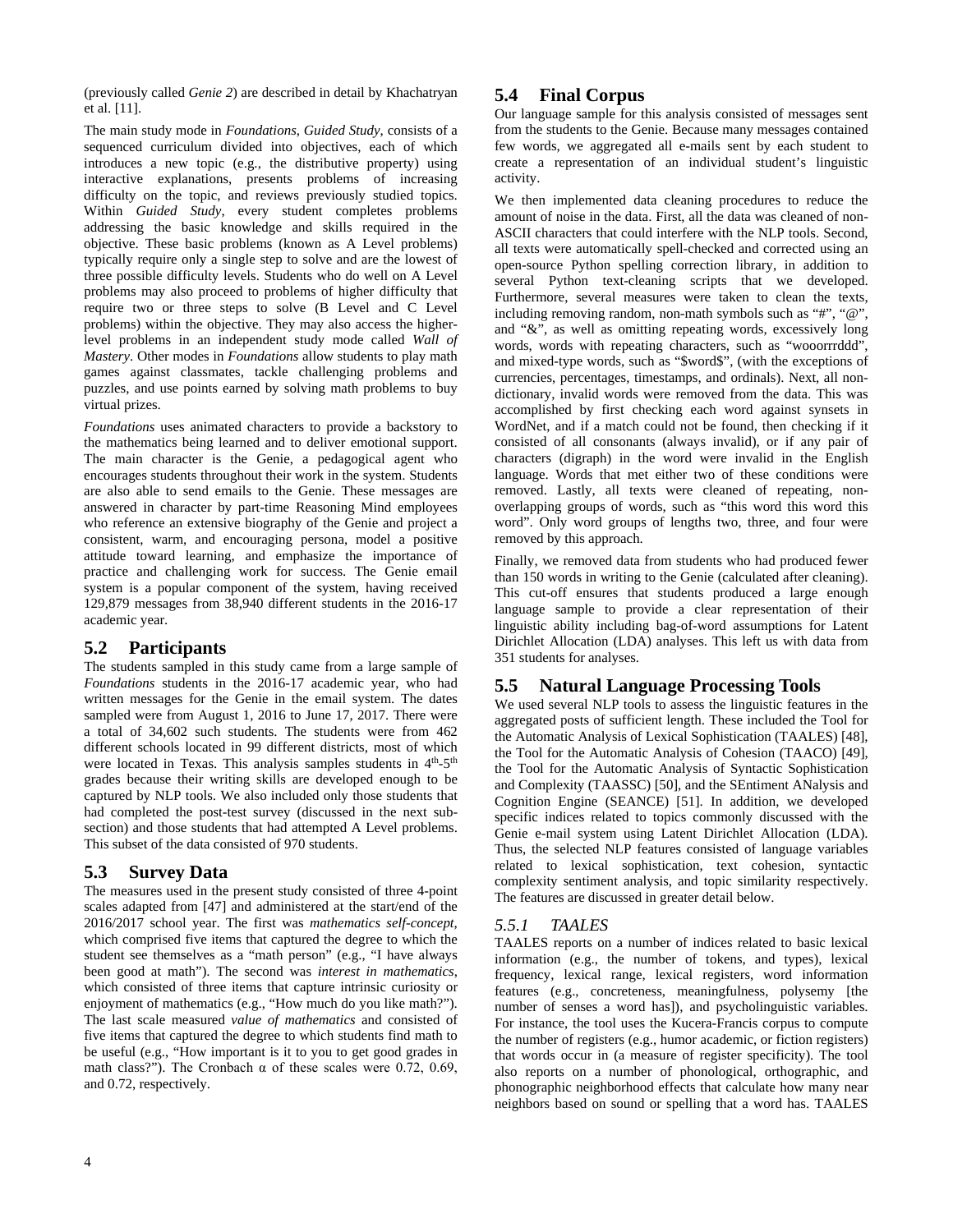also reports on variables that measure how long a word takes to name, how accurately words are pronounced, and how many senses a word contains (i.e., polysemy).

#### *5.5.2 TAACO*

TAACO incorporates a variety of classic and recently developed indices related to text cohesion. For a number of indices, the tool incorporates the Stanford part of speech (POS) tagger [52] and synonym sets from the WordNet lexical database [53]. TAACO provides linguistic counts for both sentence and paragraph markers of cohesion and incorporates WordNet synonym sets. Specifically, TAACO calculates type token ratio (TTR) indices, sentence overlap indices that assess local cohesion, paragraph overlap indices that assess global cohesion, and a variety of connective indices such as logical connectives (e.g., *also, next, so*) and sentence linking connectives (e.g., *but, if, then*).

#### *5.5.3 TAASSC*

TAASSC measures large and fined grained clausal and phrasal indices of syntactic complexity and usage-based frequency/contingency indices of syntactic sophistication. TAASSC includes indices measured by Lu's [54] Syntactic Complexity Analyzer (SCA) and a number of pre-developed finegrained indices or clausal complexity and phrasal complexity, The SCA measures are classic measures of syntax based on t-unit analyses [19] where t-units are defined as a dominant and subordinate clause. For instance, SCA measures the number of complex t-units in a text (i.e., T-units that includes both an independent and a dependent clause). The fine-grained clausal indices calculate the average number of particular structures per clause and dependents per clause. The fine-grained phrasal indices measure noun phrase types and phrasal dependent types.

#### *5.5.4 SEANCE*

SEANCE is a sentiment analysis tool that relies on a number of pre-existing sentiment, social positioning, and cognition dictionaries. SEANCE contains a number of pre-developed word vectors that measure sentiment, cognition, and social order. These vectors are taken from freely available source databases. For many of these vectors, SEANCE also provides a negation feature (i.e., a contextual valence shifter) that ignores positive terms that are negated (e.g., not happy). SEANCE also includes a part of speech (POS) tagger. Examples of affective variables reports by SEANCE include positive and negative polarity metrics, terms related to arousal (as compared to calmness), and respect terms. Cognition examples include words related to socially defined ways of doing work, acts and methods to accomplish goals, time and space, and quantity.

### *5.5.5 Latent Dirichlet Allocation (LDA) features*

We developed measures of domain topicality for the messages found in the corpus using LDA. LDA is a computational modeling technique used to infer underlying topics through a generative probabilistic process. We conducted an LDA analysis on the entire corpus of student messages to the Genie and fit 200 topics to the data - the optimal number of topics was inferred using Hierarchical Dirichlet processes [55]. Using these latent topics, each word is perceived as a probability distribution across all topics; if irrelevant for a topic, the corresponding weight is 0, whereas more relevant topics for a given word have higher probabilities. These word weights were then used to create topic distributions for each student in order to identify how strongly student language overlapped with topics covered in the entire Genie message corpus.

## **5.6 Statistical Analysis**

We first calculated correlations between the students' accuracy on A Level problems and their survey scores for Math Identity (self concept, interest, and value). These relationships allow us to better understand how basic math skills interacted with student survey responses for Math Identity.

We followed this up by calculating linear models to assess the degree to which linguistic features in the students' emails to the Genie, along with other behaviors (e.g., question/note posted, questions answered, site visits) were predictive of students' math skills and their self-reported Math Identity. As part of this analysis, we first checked that all variables were normally distributed. For the linguistic variables, we tested only those variables that showed at least a small effect size  $(r > .100)$  with the response variable. We also controlled for multicollinearity between all the linguistic and non-linguistic variables  $(r > .700)$ such that if two or more variables were highly similar, all but one of the variables (the one with the strongest relationship with the response variable) were removed from the analysis.

We cross-validated our results by dividing data into training and test sets based on a 67/33 split. We used stepwise linear models on the training set to find the best fitting models for each analysis. After model selection, coefficients were checked for suppression and visual inspection of residuals distribution for nonstandardized variables was conducted. To obtain a measure of effect sizes, we computed correlations between the fitted and observed values, resulting in an overall  $R^2$  value for the fixed factors in the training set. The model from the training set was used to derive an  $r$  and  $R^2$  value for the test data.

## **6. RESULTS**

## **6.1 Correlations**

Pearson correlations were conducted among the response variables to assess links between Math Identity and math scores. The results, reported in Table 1, indicate that all three Math Identity variables were positively and significantly correlated with performance on A level math problems. Medium effects were found for self-concept. Weak effects were found for interest and value. None of the Math Identity variables were strongly associated with one another (i.e.,  $r < .500$ ), although correlations with interest approached that threshold for both self-concept  $(r =$ .489) and value (*r* = .491).

**Table 1. Correlations between response variables**

| Variable      | Self-concept | <b>Interest</b> | Value     |
|---------------|--------------|-----------------|-----------|
| A level score | $0.341**$    | $0.205**$       | $0.145*$  |
| Self Concept  |              | $0.489**$       | $0.309**$ |
| Interest      |              |                 | $0.491**$ |

Note \* *p* < .010, \*\*p < .001

## **6.2 Linear Model for Self-Concept**

A linear model to predict students' self-concept including linguistic, affect, and click-stream variables yielded a significant model, *F*(5, 242) = 2.861, *p* < .001, *r* = .356, *r2* = .127 (see Table 2 for details). Two linguistic variables: *Phonographic neighbors, function words* and *word naming accuracy, function words* were significant predictors as were three affective variables: *Methods and goals words, words related to work,* and *polarity verbs*. No click-stream variables were significant predictors. The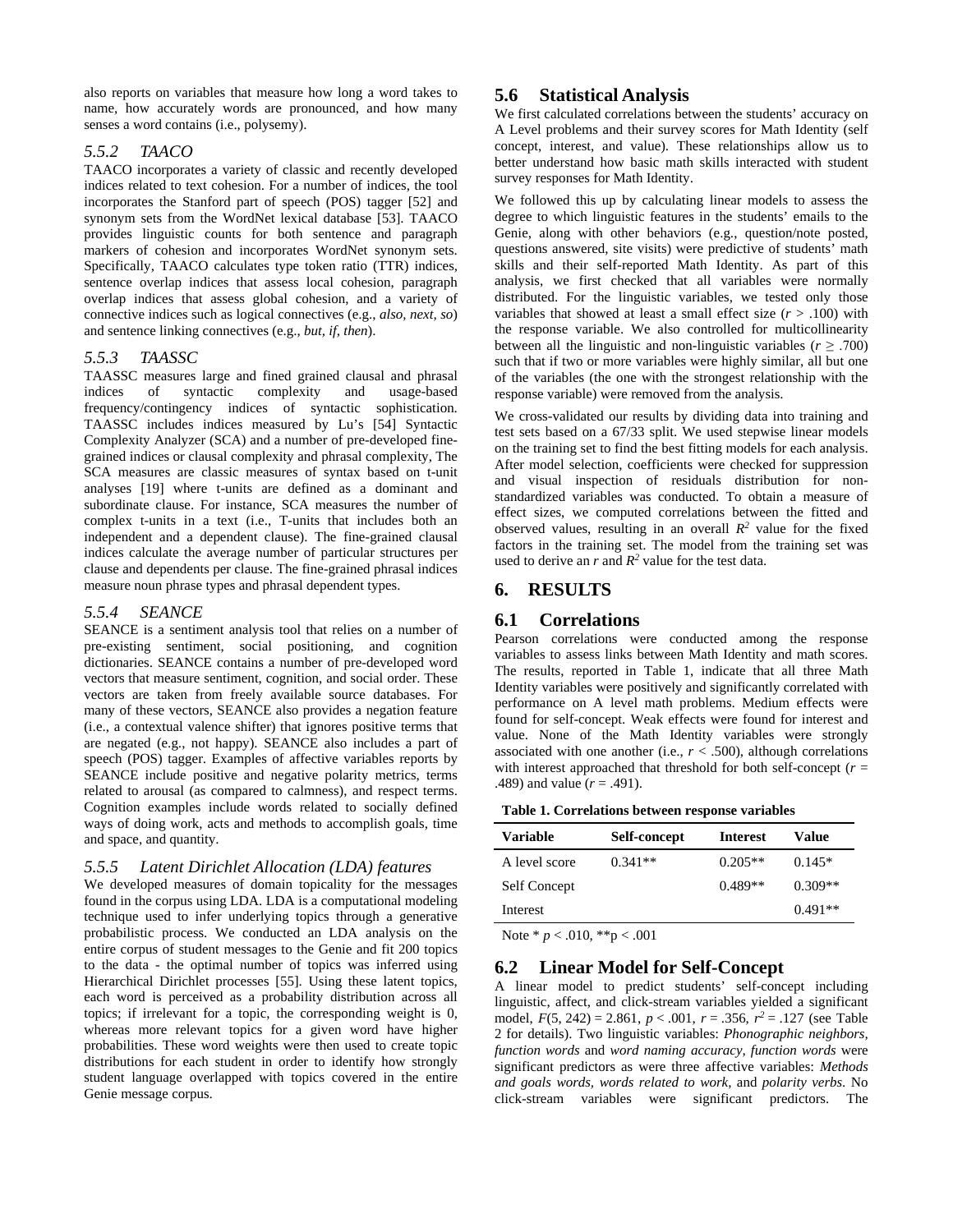combination of the five variables accounted for 13% of the variance in the students' self-concept scores. Cross-validating the model on the test set yielded  $r = .371$ ,  $r^2 = .138$ , demonstrating that the combination of the five variables accounted for 14% of the variance in the student samples comprising the test set.

|  |  |  | Table 2. Linguistic model for predicting self-concept scores |  |  |
|--|--|--|--------------------------------------------------------------|--|--|
|  |  |  |                                                              |  |  |

| <b>Fixed Effect</b>                              | <b>Coefficient</b> | Std.<br>Error | t           |  |
|--------------------------------------------------|--------------------|---------------|-------------|--|
| (Intercept)                                      | 61.518             | 21.309        | 2.887**     |  |
| Phonographic Neighbors:<br><b>Function</b> words | $-0.284$           | 0.081         | $-3.512***$ |  |
| Acts and methods terms to<br>accomplish goals    | 9.441              | 3.113         | $3.033**$   |  |
| Words related to work                            | $-6.609$           | 2.342         | $-2.822**$  |  |
| Polarity verbs                                   | 0.247              | 0.087         | $2.857**$   |  |
| Word naming accuracy:<br><b>Function</b> words   | $-57.807$          | 21.413        | $-2.700**$  |  |

Note \*  $p < .050$ , \*\*  $p < .010$ , \*\*\*p  $< .001$ 

#### **6.3 Linear Model for Interest**

A linear model using linguistic and click-stream variables to predict students' interest yielded a significant model,  $F(4, 218) = 4.943$ ,  $p < .001$ ,  $r = .419$ ,  $r^2 = .176$  (see Table 3 for details).. Four affective variables were significant predictors in the model: *Hu Liu negative terms, power words, arousal ratings, and words related to methods and goal*. No click-stream variables were significant predictors. The combination of the four variables accounted for 17% of the variance in the students' interest scores. Using the model from the training set on the samples in the test set yielded  $r = .360$ ,  $r^2 = .130$ , demonstrating that the combination of the four variables accounted for 13% of the variance in the student samples comprising the test set.

#### **Table 3. Linguistic model for predicting interest scores**

| <b>Fixed Effect</b>                                                                               | Coefficient | Std.<br>Error |             |  |
|---------------------------------------------------------------------------------------------------|-------------|---------------|-------------|--|
| (Intercept)                                                                                       | 3.523       | 0.137         | 25.708***   |  |
| Hu Liu negative terms                                                                             | $-0.928$    | 0.201         | $-4.612***$ |  |
| Power words                                                                                       | $-8.440$    | 3.335         | $-2.531**$  |  |
| Arousal ratings                                                                                   | $-9.407$    | 3.336         | $-2.820**$  |  |
| Acts and methods terms to<br>accomplish goals                                                     | 8.056       | 2.951         | $2.730**$   |  |
| $\bigcap_{i=1}^n A_i = \bigcap_{i=1}^n A_i = \bigcap_{i=1}^n A_i$<br>$\mathbf{a}$<br>$\mathbf{X}$ | 0.10 k      |               |             |  |

Note \* *p* < .050, \*\* *p* < .010, \*\*\*p < .001

#### **6.4 Linear Model for Value**

A linear model to predict students' math value using linguistic and click-stream variables yielded a significant model, *F*(3, 217) = 7.843, *p* < .001, *r* = .313, *r2* = .098 (see Table 4 for details).. Three variables were significant predictors in the model: polarity verbs component score (verbs related to polarity, aptitude, and pleasantness), time and space terms, and words related to respect. No click-stream variables were significant predictors. The combination of the three affect variables accounted for 10% of the variance in the students' math value scores. Using the model from the training set on the samples in the test set yielded  $r = .303$ ,  $r^2$  = .091, demonstrating that the combination of the five variables

accounted for 9% of the variance in the student samples comprising the test set.

**Table 4. Linguistic model for predicting value scores**

| <b>Fixed Effect</b> | Coefficient | Std.<br><b>Error</b> | t          |
|---------------------|-------------|----------------------|------------|
| (Intercept)         | 3.301       | 0.082                | $40.254**$ |
| Polarity verbs      | 0.15        | 0.048                | $3.107**$  |
| Time/space terms    | 2.932       | 1.048                | 2.799**    |
| Respect words       | 4.776       | 2.119                | $2.254*$   |

Note \* *p* < .050, \*\* *p* < .010, \*\*\*p < .001

#### **6.5 Linear Model for Math Success**

A linear model to predict math success including linguistic and click-stream variables yielded a significant model,  $F(5, 217) = 9.130, p < .001, r = .417, r^2 = .174$  (see Table 5 for details).. Five linguistic variables were significant predictors in the model: *Kucera-Francis categories, phonological neighbors distances, complex t-units, polysemy (adverbs), and quantitative terms*. No click-stream variables were significant predictors. The combination of the five variables accounted for 17% of the variance in the students A level math scores. Using the model from the training set on the samples in the test set yielded  $r = .378$ ,  $r^2 = .143$ , indicating that the combination of the five variables accounted for 14% of the variance in the student samples comprising the test set.

**Table 5. Linguistic model for predicting math scores**

| <b>Fixed Effect</b>                            | Coefficient | Std.<br>Error | т          |
|------------------------------------------------|-------------|---------------|------------|
| (Intercept)                                    | 33.544      | 15.331        | $3.508***$ |
| Kucera-Francis categories                      | 2.721       | 0.776         | $2.12*$    |
| Phonological neighbor<br>Levenshtein distances | 15.225      | 7.18          | $-2.701**$ |
| Complex T-units                                | $-5.256$    | 1.946         | $-3.019**$ |
| Polysemy (adverbs)                             | $-1.212$    | 0.401         | $2.348**$  |
| <b>Ouantitative terms</b>                      | 62.983      | 26.82         | $3.508**$  |

Note \* *p* < .050, \*\* *p* < .010, \*\*\*p < .001

#### **7. DISCUSSION AND CONCLUSION**

Investigating the degree to which students identify with math (e.g., their Math Identity) can provide important information related to student-level differences which in turn could allow for personalization efforts within educational settings. The purpose of this study was to examine links between students' self-reported Math Identity (e.g., math self-concept, value, and interest) and language features found in student e-mails within an on-line math tutoring system. The study also examined links between student math scores and self-reported Math Identity and between math scores and language features. Overall, we find weak to medium relationships between Math Identity variables and math scores. Additionally, language features were able to explain a significant amount of variance for each Math Identity variable and for student math scores. These findings are discussed below along with implications for better understanding Math Identity and developing pedagogical interventions within Reasoning Mind's *Foundation* system.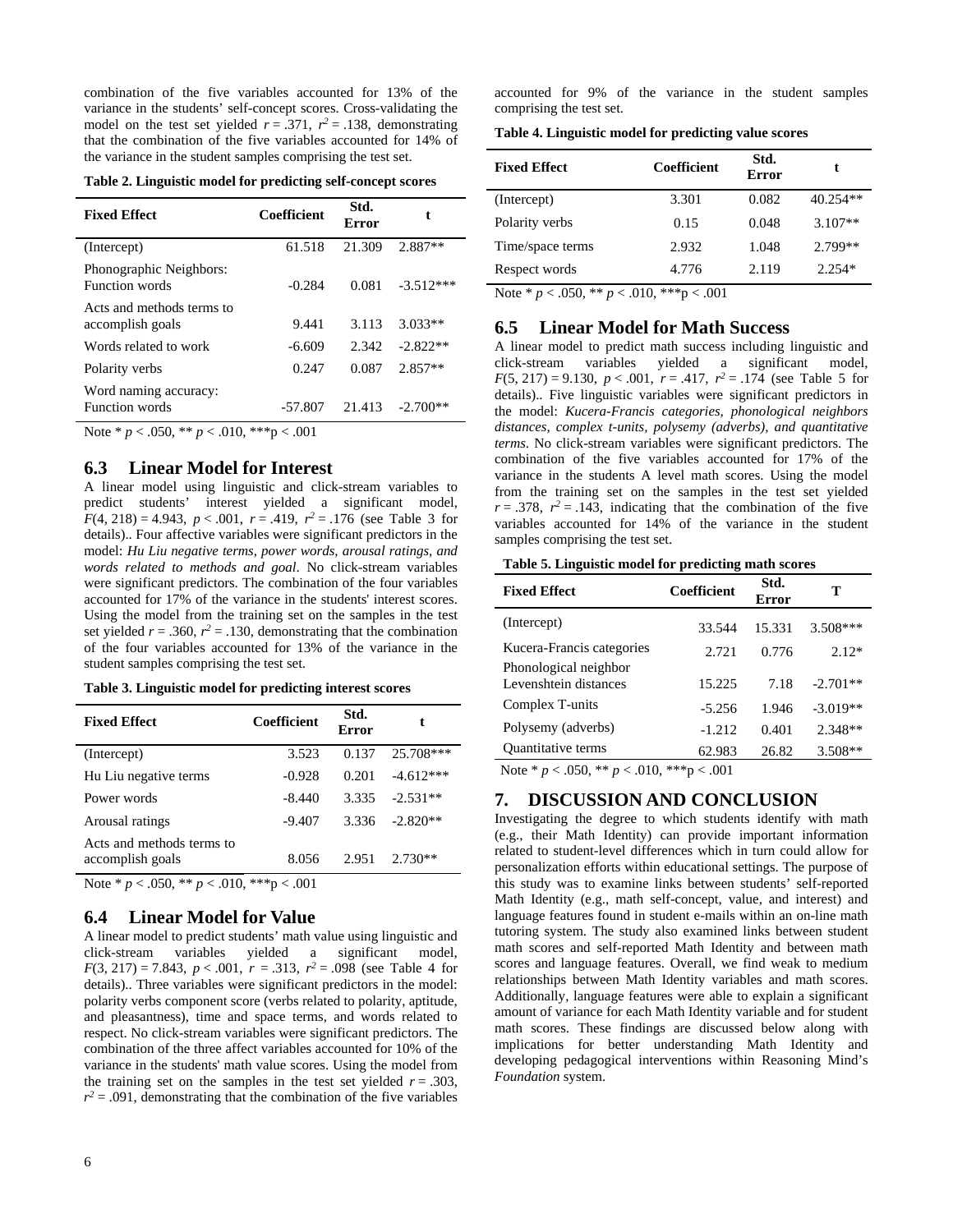Our first analysis examined links between A level math scores within the *Foundations* system and student's self-reported Math Identity variables (self concept, interest and value). All of the Math Identity variables were positively correlated with each other as well as with the math-performance metric, although this effect was stronger for self-concept than for interest or value. The correlation matrix in Table 1 provides evidence that the Math Identity variables self-reported by the students were related to math ability within the system.

Our next goal was to investigate if linguistic models could be developed for each of the Math Identity variables. Specifically, we were interested in examining links between the words and language structures produced by the student in their e-mails to the Genie and their self-ratings of self-concept, interest, and value. Our model of student ratings for self-concept explained 14% of the variance in the test set  $(r = .371)$ . The model was informed by five language features. Three sentiment and cognition features were reported by SEANCE while two features related to lexical sophistication were reported by TAALES. Polarity verbs were again positively related to a math identify variable indicating that students who used more positive verbs reported higher math selfconcept. Additionally, students who produced more words related to accomplishing goals (e.g., *build, make,* and *formulate*) reported higher self-concept. Conversely, words related to ways of doing work were negatively associated with self-concept. This may be an effect of the word *grade,* which is included in this category and was common in the e-mails (i.e., students worried about low grades). Two lexical indices for function words were also negatively predictive of self-concept scores: phonographic neighbors and word naming accuracy. These findings suggest that students with higher self-concept produced function words that had fewer neighbors and lower word naming accuracy. In both cases, the results indicate that students producing more sophisticated function words had greater self-concept.

Our model for math interest explained 13% of the variance in the test set  $(r = .360)$  and included only sentiment and cognition variables reported by SEANCE. These variables indicate that students with greater math interest used fewer negative terms, fewer words related to arousal (i.e., more words related to calmness), and more words related to acts and methods to accomplish goals, which was also a predictor of self-concept scores. Lastly, words related to power yielded a negative coefficient with math interest scores. This finding suggests that students that use power words (e.g., *force* and *command*) have lower interest in math.

With respect to students' ratings of their math value, language features were able to predict about 9% of the variance in student test set ratings.  $(r = .303)$ . Three features were positive predictors of value: polarity verbs, time/space terms, and respect terms. All variables were reported by SEANCE and were related to either sentiment or cognition. The results show that students that reported higher math value produced language in their e-mails that included more positive verbs and showed greater respect through the use of terms such as *honor, admire,* and *respect.* In addition, these students produced more words related to time and space. Time words include prepositions such as *across* and *above* but also space verbs that may be related to math concepts including *circle, curve,* and *distance*.

Finally, we developed a model to predict math success (i.e., scores on A Level problems). This model explained 14% of the variance in math scores  $(r = .378)$  using lexical features, a measure of syntactic complexity, and a measure of cognition. The three lexical indices included the number of registers in which a word occurs, phonological neighbors based on Levenshtein distances (i.e., words that words that require more substitutions, insertions, or deletion operations to transform that word into its closest phonologic neighbors), and the polysemy value of adverbs. The first index suggests that students with high math scores produced words that were found across a variety of registers. The second and third indices indicate that students with higher math scores produced more sophisticated language (i.e., adverbs with fewer senses and words that required more operations to find a phonological neighbor). Students with higher math scores also produced fewer complex sentences (sentences with an independent and dependent clause) and used more quantitative words.

Overall, the findings suggest that language variables related to sentiment and cognition can explain a significant amount of the variance in a number of self-reported survey variables related to math self-concept, interest, and value. These variables have the potential to not only better explain the constructs of Math Identity, but also have the potential to be useful for student interventions.

The findings from this study indicate that students who produce more positive language e-mails within the *Foundations* system are more likely to have a positive Math Identity. Conversely, those that use more negative language are more likely to have lower Math Identity. However, it is not just positive and negative terms that are related to Math Identity. Students with stronger Math Identity use more respectful language, less power-related language, and language that is more calm. Lastly, students with stronger Math Identity were more likely to use more sophisticated words or words related to accomplishing goals.

The findings from this study also suggest little overlap between the language features that predict Math Identity and those that predict math success even though we see links between our Math Identity variables and math success within the system. While there are some similarities between self-concept scores and math scores with respect to phonological neighbors, these features differ in their parts of speech (content versus function words). In general, most predictors of math success are related to linguistic features (lexical, syntactic, and cohesion features) while predictors of Math Identity are related to sentiment and cognition features. In total, these sentiment and cognition features provide a profile of students within the system that have high math interest.

Using the models reported here, a number of different interventions could be developed for students identified as likely having low math interest. These interventions could be as simple as having the Genie send an e-mail to students that provides statistics on their successes within the system, their perseverance in answering problems, or simply the number of problems they have attempted or accurately solved over a specific time period. Students could also be asked to correspond with the Genie using metacognitive strategies related to self-assessment and goalsetting activities, as this corresponds with both the interest models we developed here and with long-standing interventions designed to support self-efficacy and interest (cf. [21]). Interventions such as these may assist students in more critically thinking about themselves in relation to math and in better understanding their math knowledge and acquisition.

While the Math Identity profiles developed should be strong enough to drive interventions, the models report only medium effect sizes. Thus, much variance remains to be identified within the existing survey data. Some of that variance may emerge in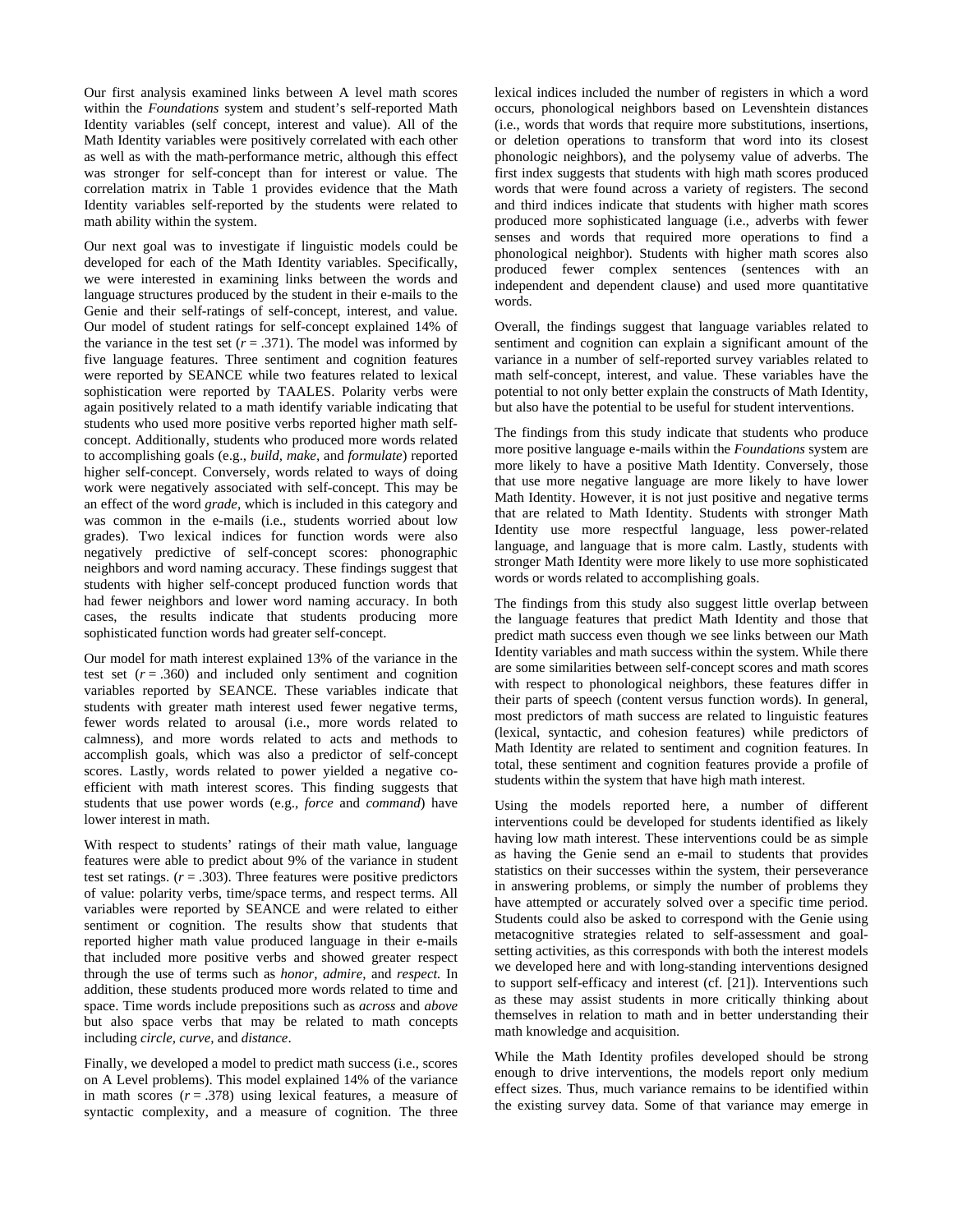language features that are not yet captured by NLP tools, while other variance may be related to demographic or other clickstream data available within the system such as the number of messages sent and received by the students within the e-mail system, hours spent on-line within the tutoring system, and number of objectives met within the system. Thus, the findings here should be seen as preliminary with implications for future development.

#### **8. ACKNOWLEDGEMENTS**

The authors are indebted to Victor Kostyuk for his help in organizing the data here. In addition, the authors than Stefan Slater for helping with final touches. This research was supported in part by the National Science Foundation (DRL- 1418378). Ideas expressed in this material are those of the authors and do not necessarily reflect the views of the National Science Foundation.

#### **9. REFERENCES**

- [1] Corbett, A.T., McLaughlin, M.S., and Scarpinatto, K.C. 2000. Modeling student knowledge: cognitive tutors in high school and college. *User Modeling and User-Adapted Interaction* 10 (Jun. 2000), 81-108. DOI= https://doi.org/10.1023/A:102650562
- [2] Romero, C., Ventura, S., Delgado, J. A., and De Bra, P. 2007. Personalized links recommendation based on data mining in adaptive educational hypermedia systems. In *European Conference on Technology Enhanced Learning*, EC-TEL 2007. Springer, Berlin, Heidelberg, 292-306.
- [3] Baker, R.. and Ocumpaugh, J. 2014. Interaction-Based Affect Detection in Educational Software. In *The Oxford Handbook of Affective Computing,* R. Calvo, S. D'Mello, J. Gratch, A. Kappas, Eds. Oxford U. Press, Oxford, UK.
- [4] Mcquiggan, S. W., Mott, B. W., and Lester, J. C. 2008. Modeling self-efficacy in intelligent tutoring systems: An inductive approach. *User Modeling and User-Adapted Interaction* 18, 1-2, 81-123. DOI= https://doi.org/10.1007/s11257-007-9040-y
- [5] Cooper, D. G., Arroyo, I., Woolf, B. P., Muldner, K., Burleson, W., and Christopherson, R. 2009. Sensors model student self concept in the classroom. In *International Conference on User Modeling, Adaptation, and Personalization*, 30-41.
- [6] Winne, P. H. and Baker, R. S. 2013. The potentials of educational data mining for researching metacognition, motivation and self-regulated learning. *Journal of Educational Data Mining* 51 (May 2013), 1-8.
- [7] Pennebaker, J. W. and King, L. A. 1999. Linguistic styles: Language use as an individual difference. *Journal of Personality and Social Psychology* 77*,* 6 (Dec. 1999), 1296- 1312.
- [8] Pennebaker, J. W. and Graybeal, A. 2001. Patterns of natural language use: Disclosure, personality, and social integration. *Current Directions in Psychological Science* 103 (Jun. 2001), 90-93. DOI= https://doi.org/10.1111/1467- 8721.00123
- [9] Schlenker, B. and Weigold, M. 1989. Goals and the selfidentification process: Constructing desired identities. In *Goal Concepts in Personality and Social Psychology,* Pervin, Ed.. Lawrence Erlbaum Assoc., Hillside, NJ, 243-89.
- [10] Nosek, B., Banaji, M., and Greenwald, A. 2002. Math= male, me= female, therefore math≠ me. *Journal of Personality and Social Psycholog*y 83, 1 (Jul. 2002), 44-59.
- [11] Khachatryan, G., Romashov, A., Khachatryan, A., Gaudino, S., Khachatryan, J., Guarian, K., and Yufa, N. 2014. Reasoning Mind Genie 2: An intelligent tutoring system as a vehicle for international transfer of instructional methods in mathematics. *International J. A.I. Ed*. 243, 3 (Sep. 2014), 333-382. DOI= https://doi.org/10.1007/s40593-014-0019-7
- [12] Ryan, K. and Ryan, A. 2005. Psychological processes underlying stereotype threat and standardized math test performance. *Edu'nal Psychologist* 40, 1 (Jun. 2010), 53-63. DOI= https://doi.org/10.1207/s15326985ep4001\_4
- [13] MacGregor, M. and Price, E. 1999. An exploration of aspects of language proficiency and algebra learning. *Journal for Research in Math Education* 30, 4 (Jul. 1999), 449–467. doi: 10.2307/749709
- [14] Vukovic, R. K. and Lesaux, N.K. 2013. The relationship between linguistic skills and arithmetic knowledge. *Learning and Individual Differences* 23 (Feb. 2013), 87-91. DOI= https://doi.org/10.1016/j.lindif.2012.10.007
- [15] Hernandez, F. 2013. The Relationship Between Reading and Math Achievement of Middle School Students as Measured by the Texas Assessment of Knowledge and Skills. Doctoral Thesis.
- [16] LeFevre J., Fast, L., Skwarchuk, S., Smith‐Chant, B., Bisanz, J., Kamawar, D., and Penner‐Wilger, M. 2010. Pathways to math: Longitudinal predictors of performance. *Child Development* 81, 6 (Nov. 2010), 1753–1767. DOI= 10.1111/j.1467-8624.2010.01508.x
- [17] Crossley, S. A., Liu, R., and McNamara, D. S. 2017. Predicting math performance using natural language processing tools. *Proceedings of the 7th International Learning Analytics and Knowledge LAK Conference*. LAK'17. ACM, New York, NY, 339-347.
- [18] Crossley, S.A., Barnes, T., Lynch, C., and McNamara, D.S. 2017. Linking language to math success in a blended course. In *Proceedings of the 10th International Conference on Educational Data Mining* (Wuhan, China)*,* Hu, X., Barnes, T., Hershkovitz, A., and Paquette, L. Eds. 180-185
- [19] Crossley, S. A. and Kostyuk, V. 2017. Letting the Genie out of the Lamp: Using Natural Language Processing tools to predict math performance. In *Language, Data, and Knowledge LDK 2017,* Gracia J., Bond F., McCrae J., Buitelaar P., Chiarcos C., and Hellmann S. Eds. In. *Lecture Notes in Computer Science*, vol 10318. Springer, Cham, Switzerland.
- [20] Syed, M., Azmitia, M., and Cooper, C. 2011. Identity and academic success among underrepresented ethnic minorities: An interdisciplinary review and integration. *Journal of Social Issues* 67, 3 (Sep. 2011), 442-468. DOI= 10.1111/j.1540- 4560.2011.01709.x
- [21] Bandura, A. 1977. Self-efficacy: toward a unifying theory of behavioral change. *Psychological Review* 84, 2, 191-215. DOI= http://dx.doi.org/10.1037/0033-295X.84.2.191
- [22] Bem, S. 1974. The measurement of psychological androgyny. *J. of Consulting and Clinical psychology* 42, 2, 155-162. DOI= http://dx.doi.org/10.1037/h0036215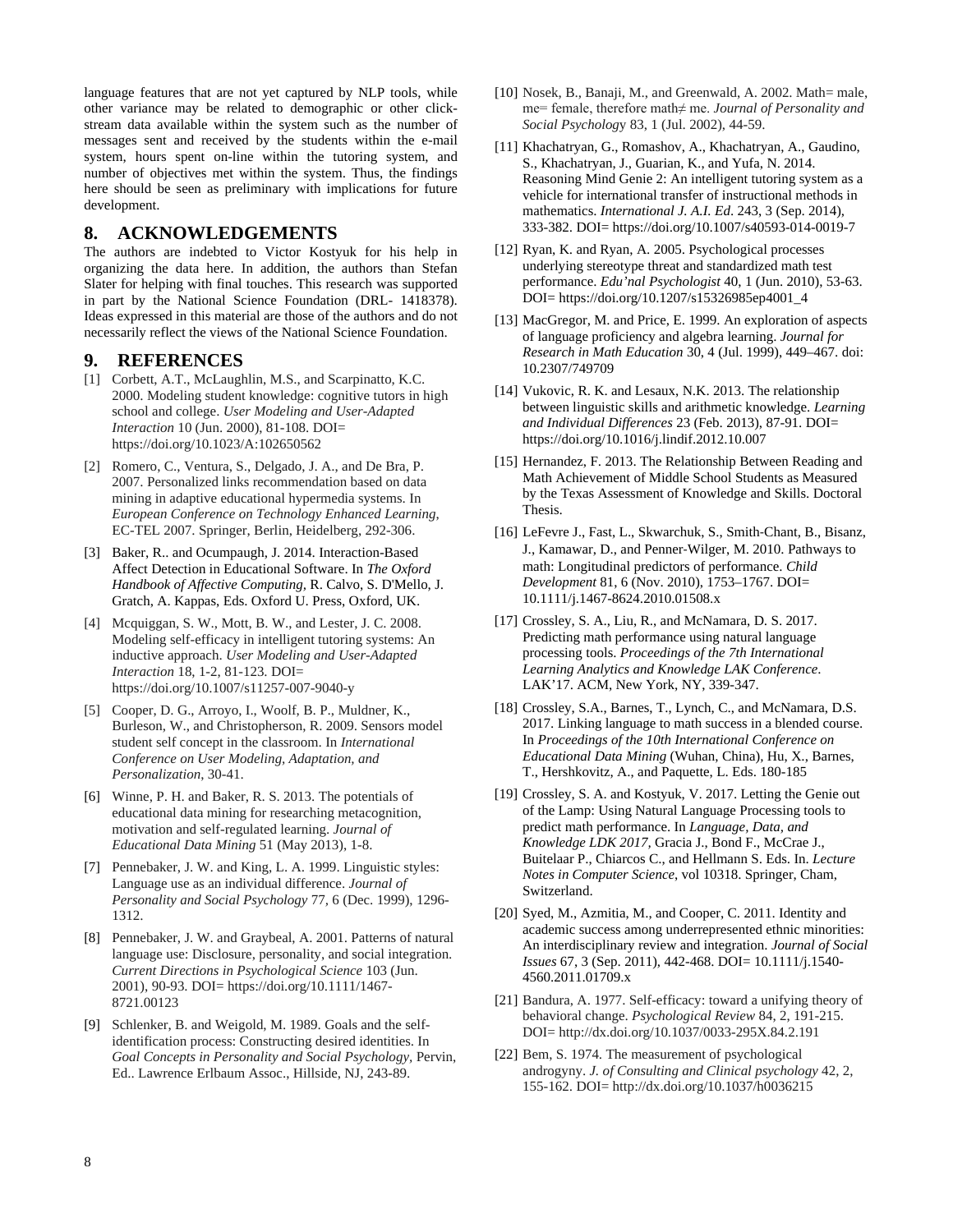- [23] Hitlin, S. 2003. Values as the core of personal identity: Drawing links between two theories of self. *Social Psychology Quarterly* 66, 2 (Jun. 2003), 118-137. DOI= 10.2307/1519843
- [24] Erikson, E. 1968. *Youth: Identity and Crisis*. Norton & Company, *New York, NY*.
- [25] Syed, M., Azmitia, M., & Cooper, C. R. 2011. Identity and academic success among underrepresented ethnic minorities: An interdisciplinary review and integration. *Journal of Social Issues*, *67*(3), 442-468.
- [26] San Pedro, M.O.Z., Baker, R.S.J.d., Bowers, A., Heffernan, N. 2013. Predicting College Enrollment from Student Interaction with an Intelligent Tutoring System in Middle School. In *Proc. 6th International Conf. on Educational Data Mining*, 177-184.
- [27] San Pedro, M.O.Z., Ocumpaugh, J., Baker, R., Heffernan, N. 2014. Predicting STEM and Non-STEM College Major Enrollment from Middle School Interaction with Mathematics Educational Software. In *Proc. 7th International Conf. on Educational Data Mining*, 276-279.
- [28] Landers, M. 2013. Buying in and checking out: Identity development and meaning making in the practice of mathematics homework. *Qualitative Research in Ed.* 2*,* 2, 130-160.
- [29] Cadinu, M. and Galdi, S. 2012. Gender differences in implicit gender self-categorization lead to stronger gender self-stereotyping by women than by men. *European Journal of Social Psychology* 4, 25 (Apr. 2012), 546-551. DOI= 10.1002/ejsp.1881
- [30] Keller, J. 2007. Stereotype threat in classroom settings: The interactive effect of domain identification, task difficulty and stereotype threat on female students' maths performance. *British J. of Ed. Psych.* 77, 2 (Jun/ 2017), 323- 338. DOI= 10.1348/000709906X113662
- [31] Steele, C. 1997. A threat in the air. How stereotypes shape intellectual identity and performance. *Am. Psychologist* 52, 6, 613-629.
- [32] Eccles, J. 2009. Who am I and what am I going to do with my life? Personal and collective identities as motivators of action*. Educational Psychologist* 44, 2 (Apr. 2009), 78-89. DOI= https://doi.org/10.1080/00461520902832368
- [33] Bong, M. and Skaalvik, E. M. 2003. Academic self-concept and self-efficacy: How different are they really?. *Educational Psychology Review* 15, 1 (Mar. 2003), 1-40. DOI= https://doi.org/10.1023/A:1021302408382
- [34] Pajares, F. and Miller, M. D. 1994. Role of self-efficacy and self-concept beliefs in mathematical problem solving: A path analysis. *Journal Of Educational Psychology* 86, 2, 193-203.
- [35] Epstein, S. 1973. The self-concept revisited: Or a theory of a theory. *American Psychologist* 28, 5, 404-416. DOI= http://dx.doi.org/10.1037/h0034679
- [36] Shavelson, R. and Bolus, R. 1982. Self concept: The interplay of theory and methods. *J. Educational Psychology* 74, 1, 3-17. DOI= http://dx.doi.org/10.1037/0022- 0663.74.1.3
- [37] Hidi, S. and Renninger, K. 2006. The four-phase model of interest development. *Ed. Psychologist* 41, 2 (Jun. 2010), 111-127. DOI= https://doi.org/10.1207/s15326985ep4102\_4
- [38] Bandura, A. and Schunk, D. 1981. Cultivating competence, self-efficacy, and intrinsic interest through proximal selfmotivation. *J. of Personality and Social Psych*. 41, 3, 586- 598. DOI= http://dx.doi.org/10.1037/0022-3514.41.3.586
- [39] Sansone, C., Weir, C., Harpster, L., and Morgan, C. 1992. Once a boring task always a boring task? Interest as a selfregulatory mechanism. *J. of Personality and Social Psych.* 63, 3 (Sep. 1992), 379-390.
- [40] Roberts, B. and DelVecchio, W. 2000. The rank-order consistency of personality from childhood to old age: A quantitative rev. of longitudinal studies. *Psych. Bulletin* 126, 1 (Jan. 2000), 3-25.
- [41] Campbell, N. and Hackett, G. 1986. The effects of mathematics task performance on math self-efficacy and task interest. *J. of Vocational Behavior* 28, 2, 149-162. DOI= https://doi.org/10.1016/0001-8791(86)90048-5
- [42] Fink, R. P. 1998. Interest, gender, and literacy development in successful dyslexics. In L. Hoffmann, A. Krapp, K. A. Renninger, & J. Baumert (Eds.), *Interest and learning: Proceedings of the Seeon Conference on interest and gender* (pp. 402–407). Kiel, Germany: IPN.
- [43] Prenzel, M. 1992. The selective persistence of interest. In *The Role of Interest in Learning and Development*, Renninger, K. A.. S. Hidi, and A. Krapp, Eds. Lawrence Erlbaum, Hillsdale, NJ, 71–98.
- [44] Chouinard, R., Karsenti, T., and Roy, N. 2007. Relations among competence beliefs, utility value, achievement goals, and effort in mathematics. *British Journal of Educational Psychology* 77, 3 (Sep. 2007), 501-517. DOI= 10.1348/000709906X133589
- [45] Harackiewicz, J., Rozek, C., Hulleman, C., and Hyde, J. 2012. Helping parents to motivate adolescents in mathematics and science: An experimental test of a utilityvalue intervention. *Psychological Science* 23, 8 (Jul. 2012), 899-906. DOI= https://doi.org/10.1177/0956797611435530
- [46] Miller, W., Baker, R., Labrum, M., Petsche, K., Liu, Y-H., and Wagner, A. 2015. Automated Detection of Proactive Remediation by Teachers in Reasoning Mind Classrooms. In *Proc. 5th International Learning Analytics and Knowledge Conf*. (Poughkeepsie, NY, March 16 - 20, 2015). AMC, New York, NY, 290-294.
- [47] Mingle, L. (2013). *Threats to success in mathematics: examining the combined effects of choking under pressure and stereotype threat* (Doctoral dissertation, University of Illinois at Urbana-Champaign).
- [48] Kyle, K., Crossley, S. A., and Berger, C. 2017. The tool for the automatic analysis of lexical sophistication (TAALES): version 2.0. *Behavior research methods,* 1-17. DOI= https://doi.org/10.3758/s13428-017-0924-4
- [49] Crossley, S.A., Kyle, K. and McNamara D.S. 2016. The tool for the automatic analysis of text cohesion (TAACO): Automatic assessment of local, global, and text cohesion*. Behavior Research Methods* 28, 4 (Sep. 2015), 1227-1237. DOI= https://doi.org/10.3758/s13428-015-0651-7.
- [50] Kyle, K. and Crossley, S. A. 2017. Assessing syntactic sophistication in L2 writing: A usage-based approach. *Language Testing* 34, 4 (Sep. 2017), 513–535. DOI= https://doi.org/10.1177/0265532217712554
- [51] .Crossley, S.A., Kyle, K. and McNamara D.S. 2016. Sentiment Analysis and Social Cognition Engine (SEANCE):